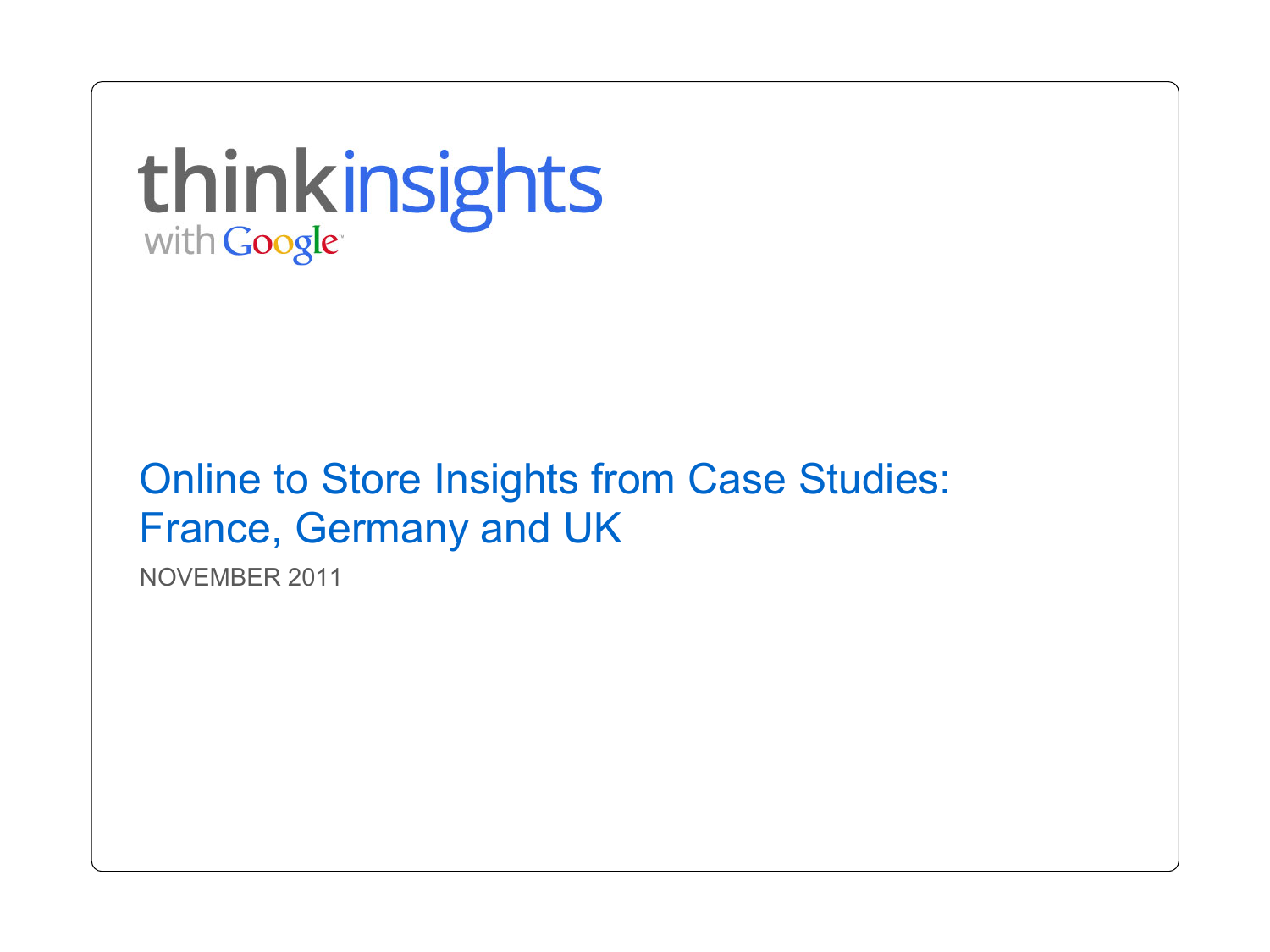#### **OBJECTIVES**

**Are offline sales driven by websites and online advertising? Can online ads drive incremental offline sales? How does ROPO impact purchase behaviour? Can online advertising deliver greater efficiency than offline media**

#### **METHODOLOGY**

**Meta analysis EMEA case studies. Various methodologies applied across the studies** 

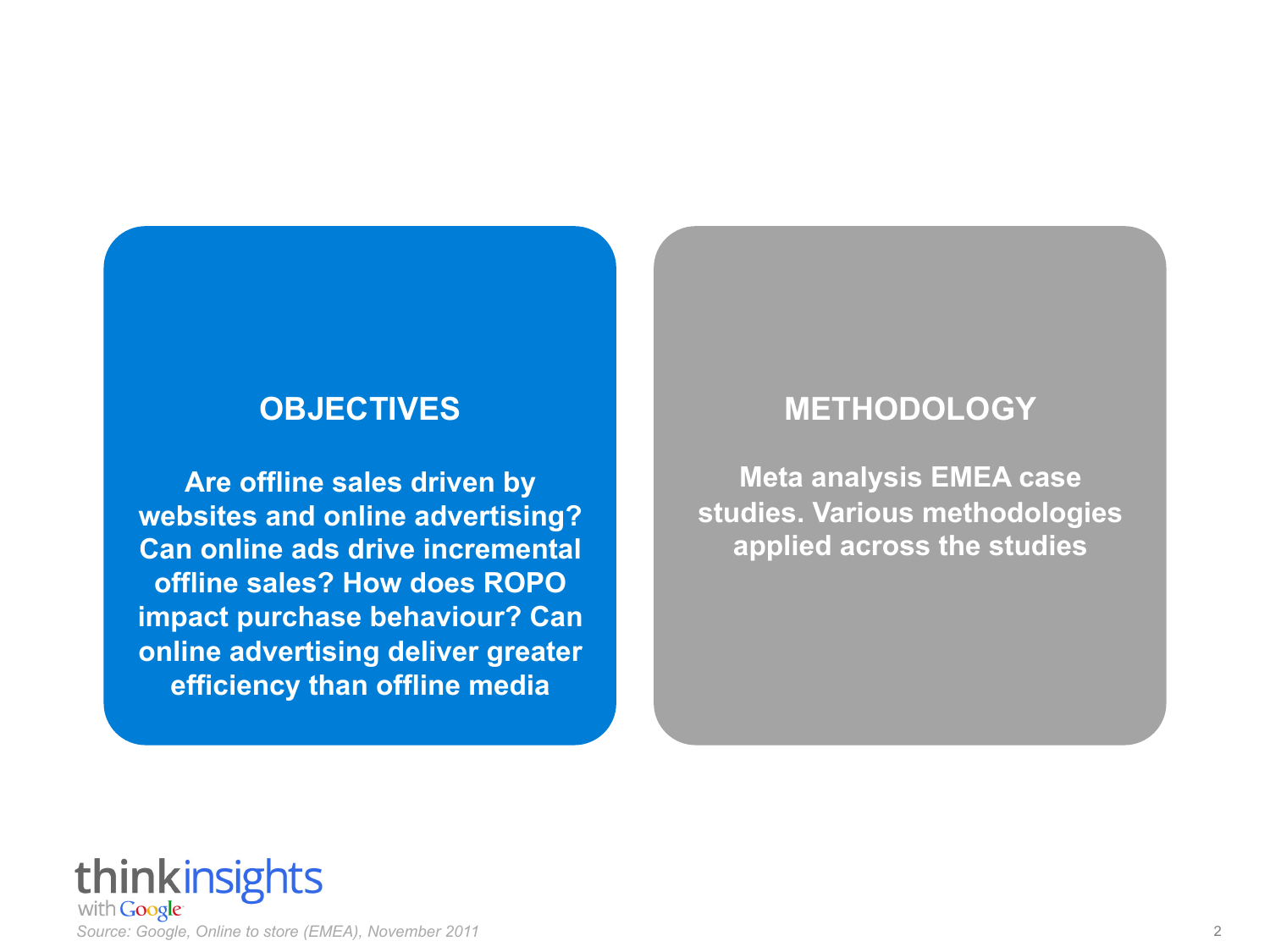# **Key findings**

- **1 Clear indication** that offline sales are driven by websites and online<br>advertising advertising
- **2** Also considerable evidence to suggest that **online advertising drives incremental offline sales**
- **3** ROPO clearly impacts purchase behaviour drives up average spend
- **4** And a number of studies indicate **greater efficiency** associated with online vs. traditional advertising

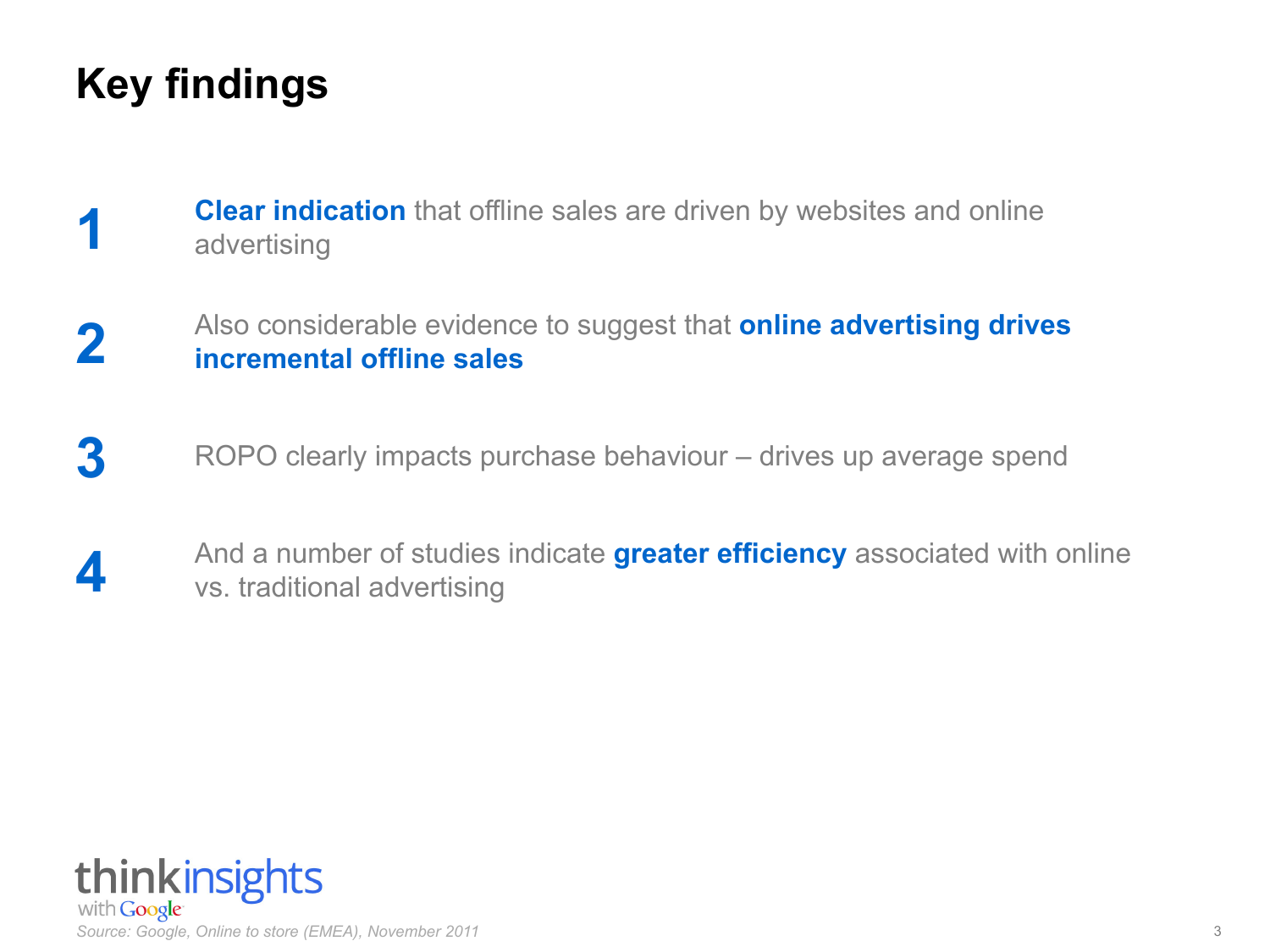#### **10% of offline sales are driven by the retailer's website**

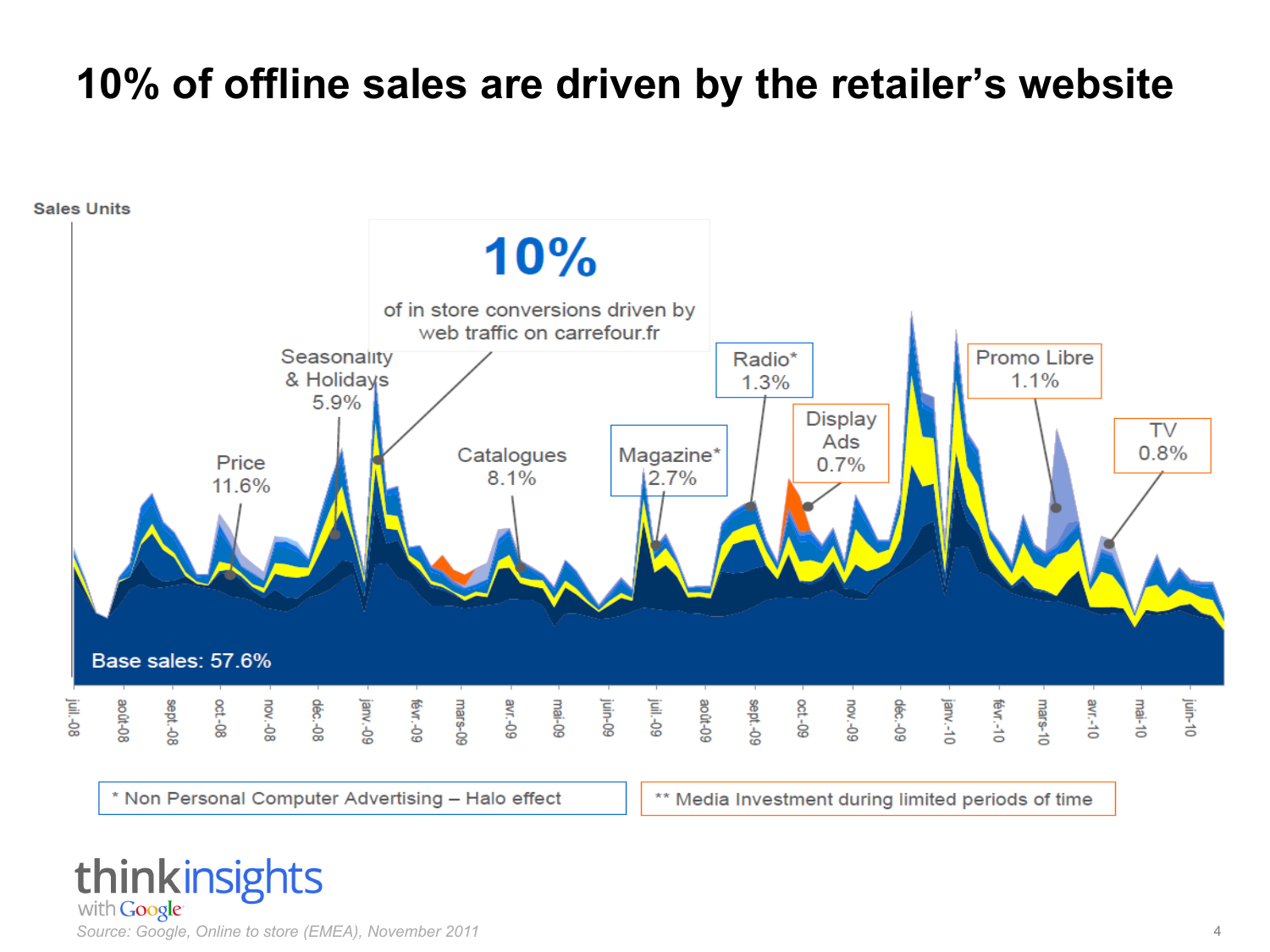# **Web traffic drives a third of 'influenceable' offline sales**

35% of the offline sales that can be influenced are driven by the retailer's website

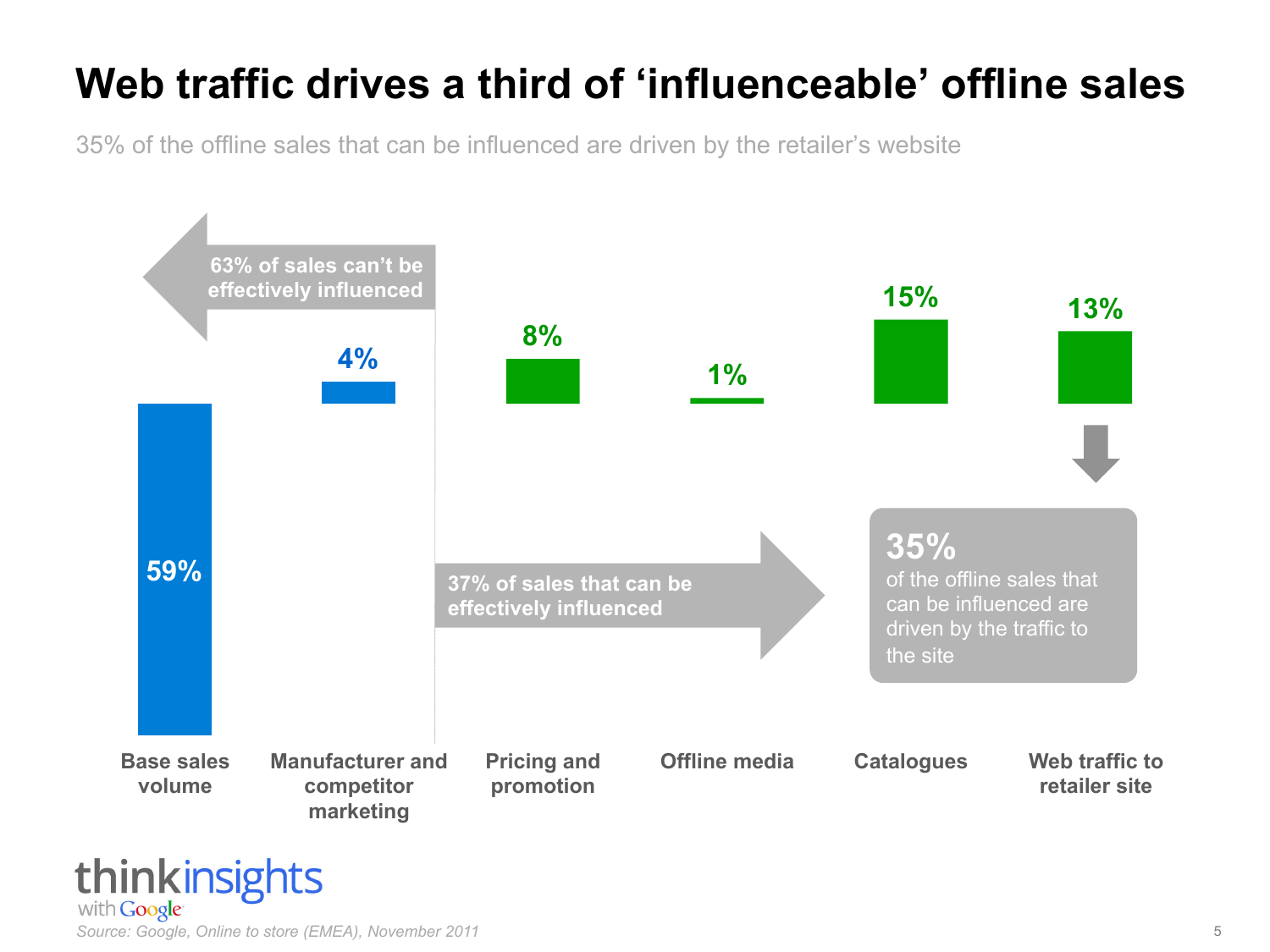#### **Site visits and SEM drive call centre contacts**

9% of all Call Centre contacts come via the website and Paid Search



#### thinkinsights with Google<sup>®</sup>

*Source: Google, Online to store (EMEA), November 2011* 6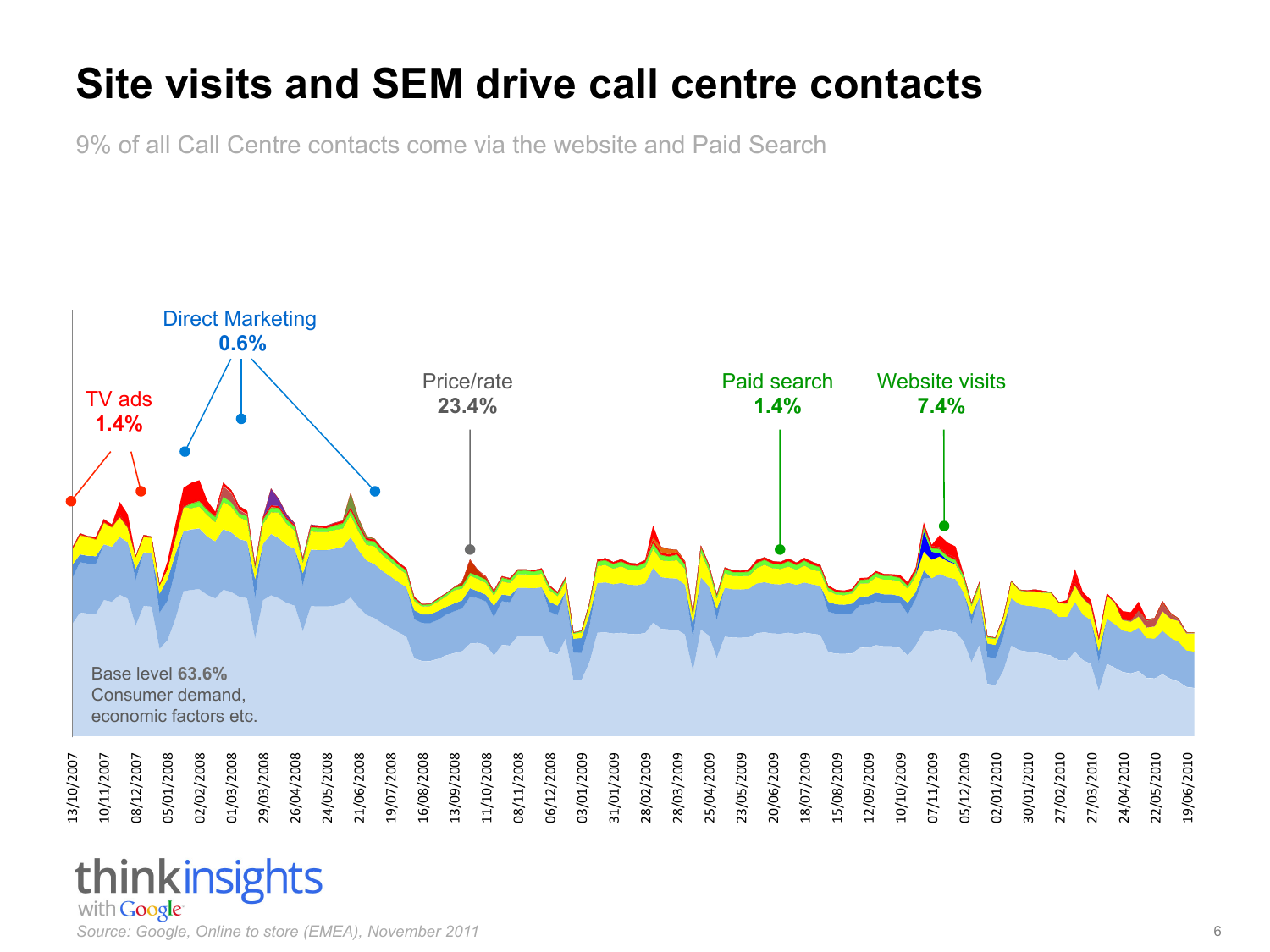Paid search delivers 7% points uplift in offline sales relative to control markets where no AdWords budget was allocated



*Source: Google, Online to store (EMEA), November 2011* 7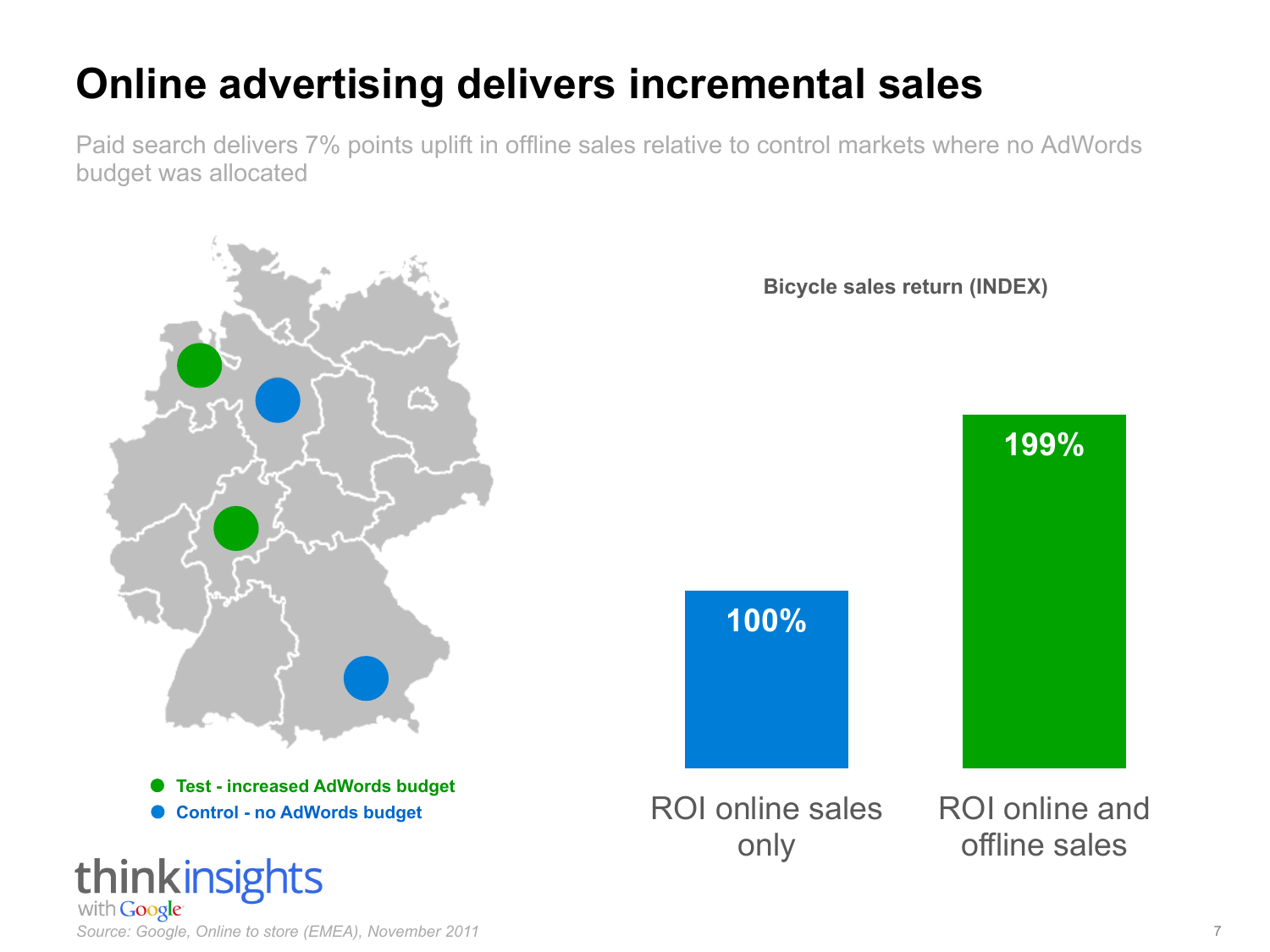1.5% lift in store sales through up-weighted investment in Paid Search (4:1 ROI)



**Test Control** 

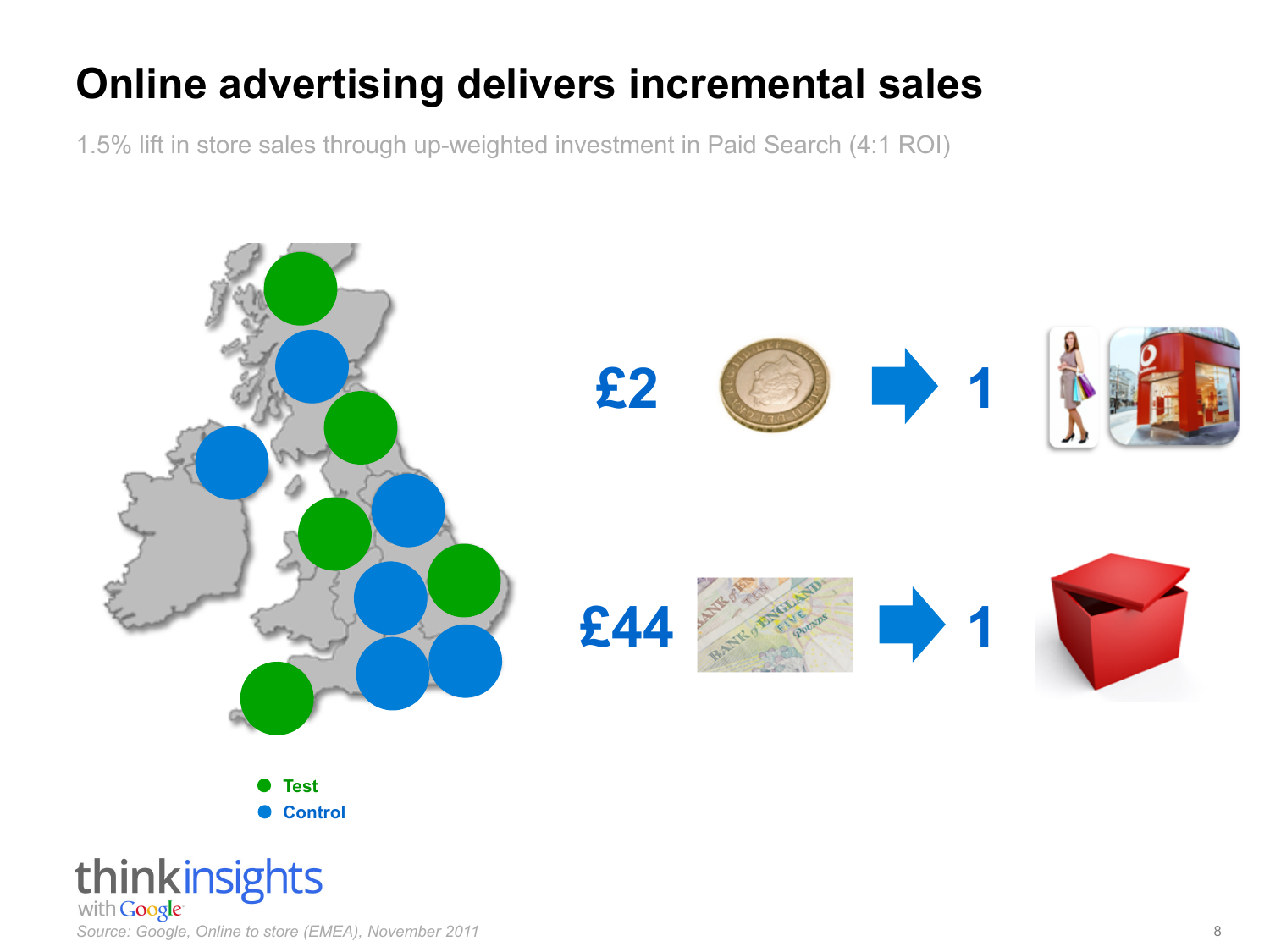18% Call Centre unit sales on top of the online conversions driven by Paid Search

**Contracts through AdWords (Online & Call Centre)** 



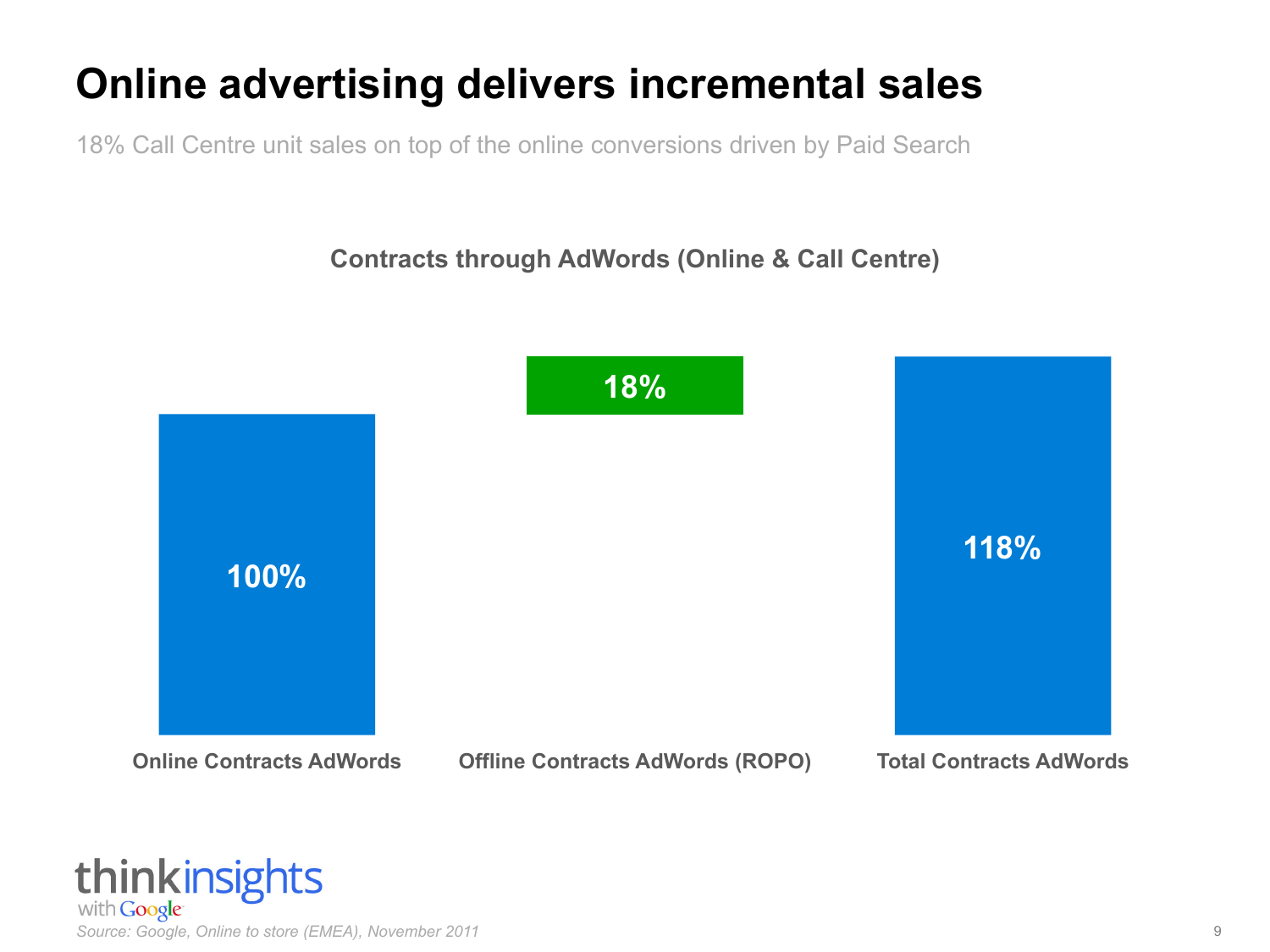+2% uplift in store sales through up-weighted Display advertising on the GDN





- **2** Incremental uplift of 3% for post-paid<br>and 5% for hybrid voice offers and 5% for hybrid voice offers
- **3** Additional uplift of up to 11% for migrations
- Incremental ROI every €1 invested<br>in Google Display Network delivered<br>E1.2 of incremental revenue in Google Display Network delivered €1.2 of incremental revenue
- **5** Display does not cannibalize search.<br> **5** Non significant impact of display click Non significant impact of display clicks on paid search clicks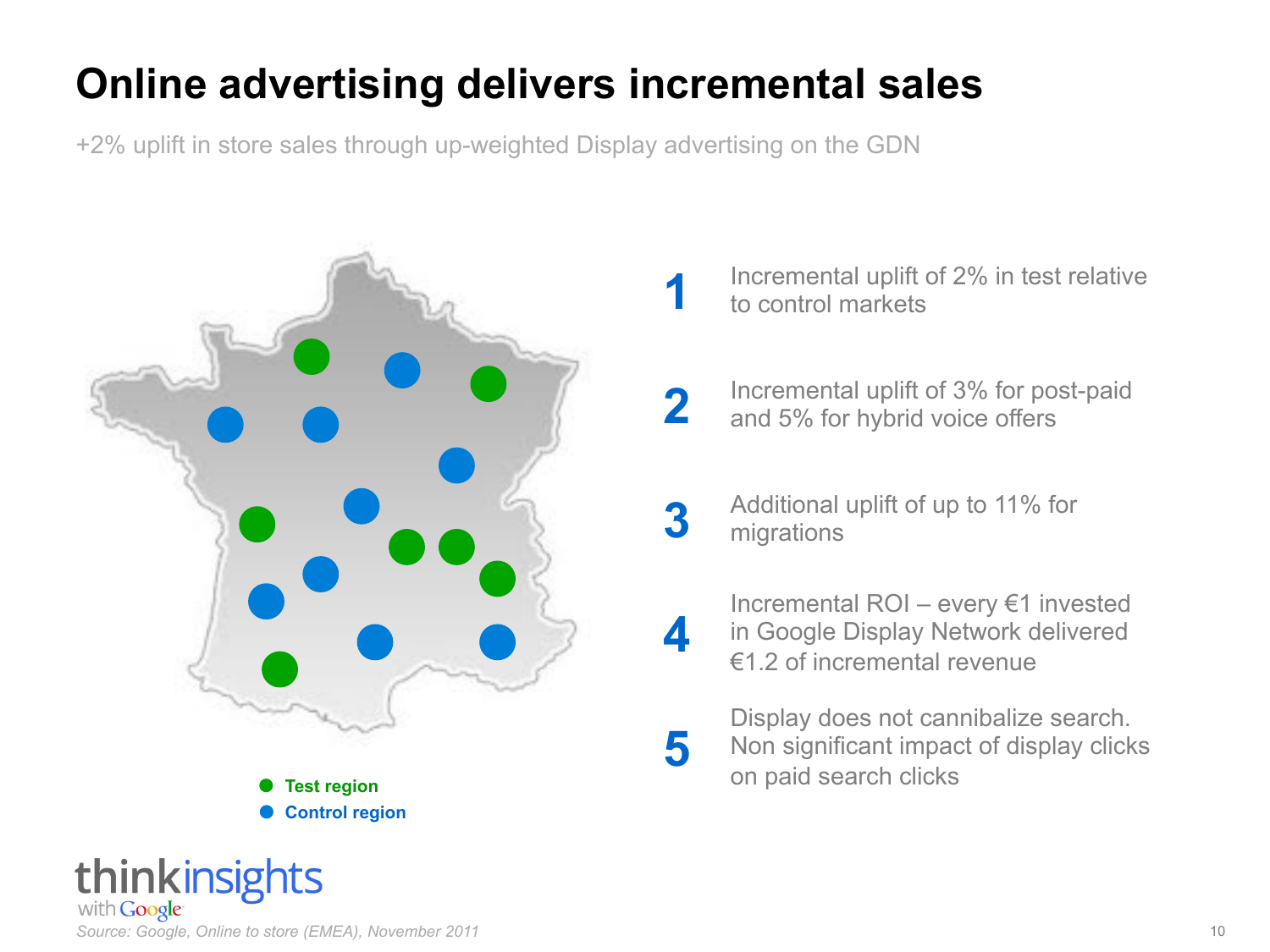#### **ROPO influences in-store behaviour**

In-store spend 33% higher on average when consumers conduct online research prior to purchase



thinkinsights with Google Source: Google, Online to store (EMEA), November 2011 11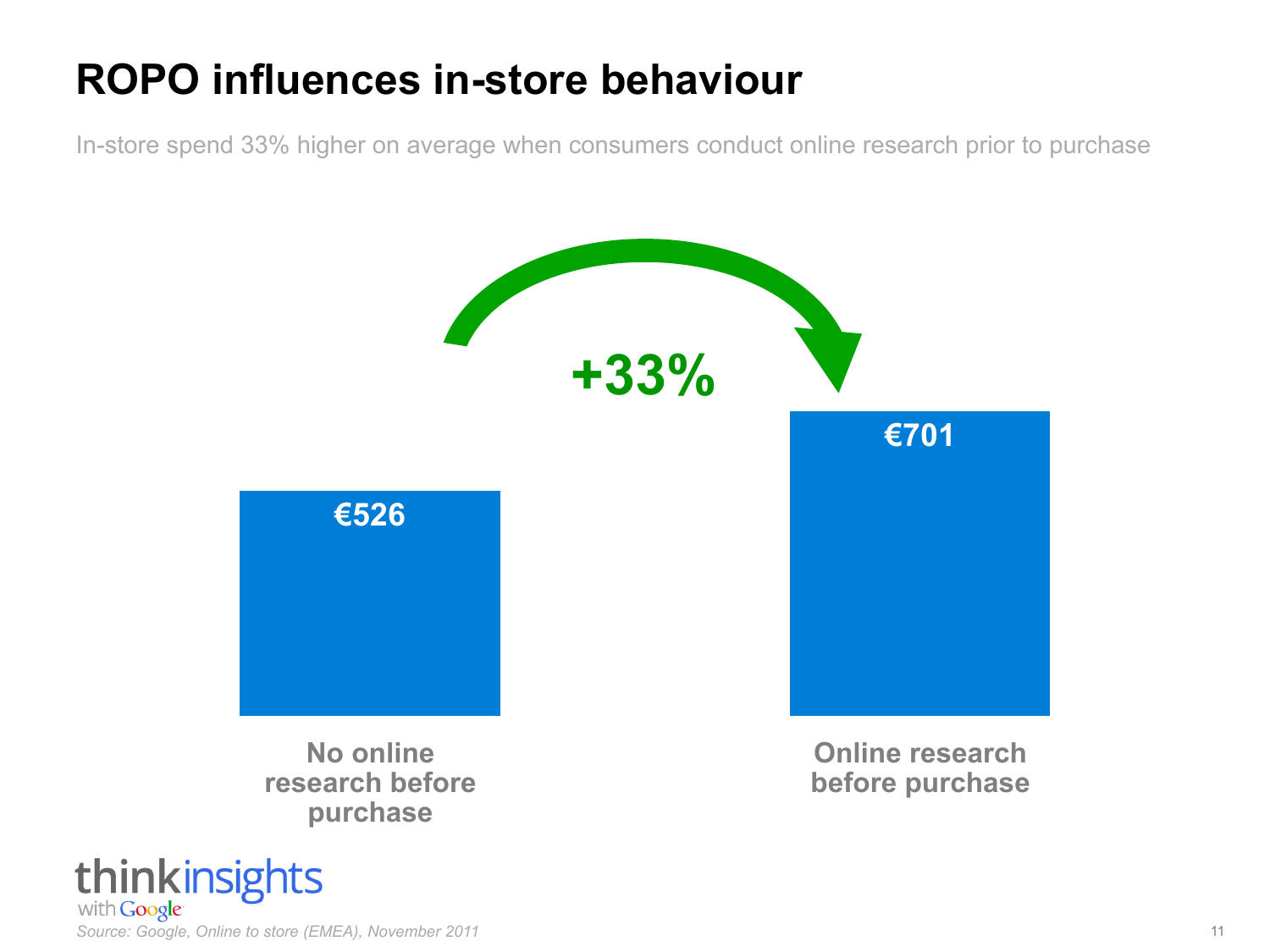# **ROPO influences in-store behaviour**

2 x higher basket size from ROPO customers driven by Paid Search

**Online and offline redeemed coupons** 



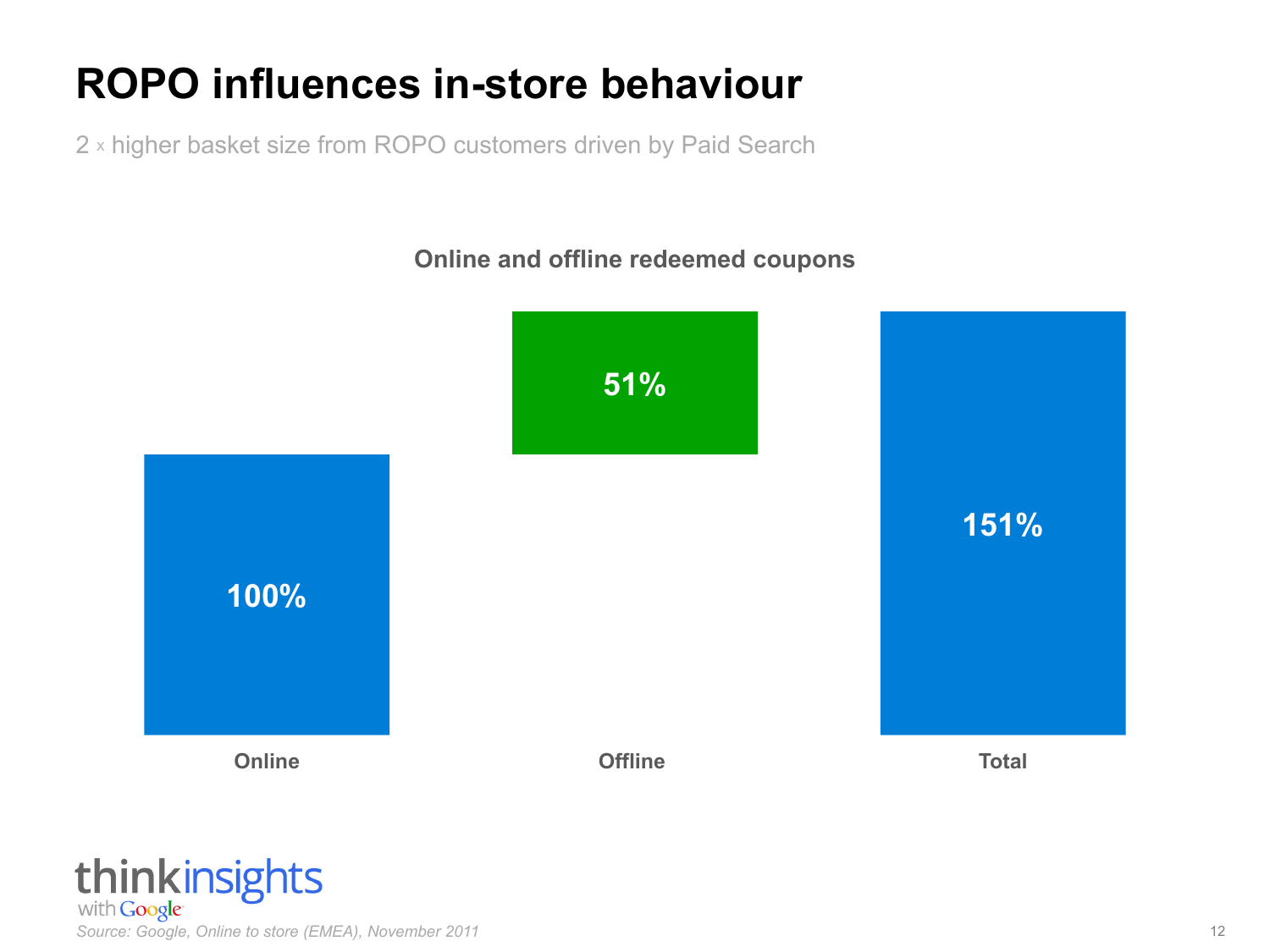#### **ROPO influences in-store behaviour**

16% higher revenue (ARPU) from ROPO customers vs. indexed average

#### **Research Online, Purchase Offline (ROPO)**



thinkinsights with **Google** Source: Google, Online to store (EMEA), November 2011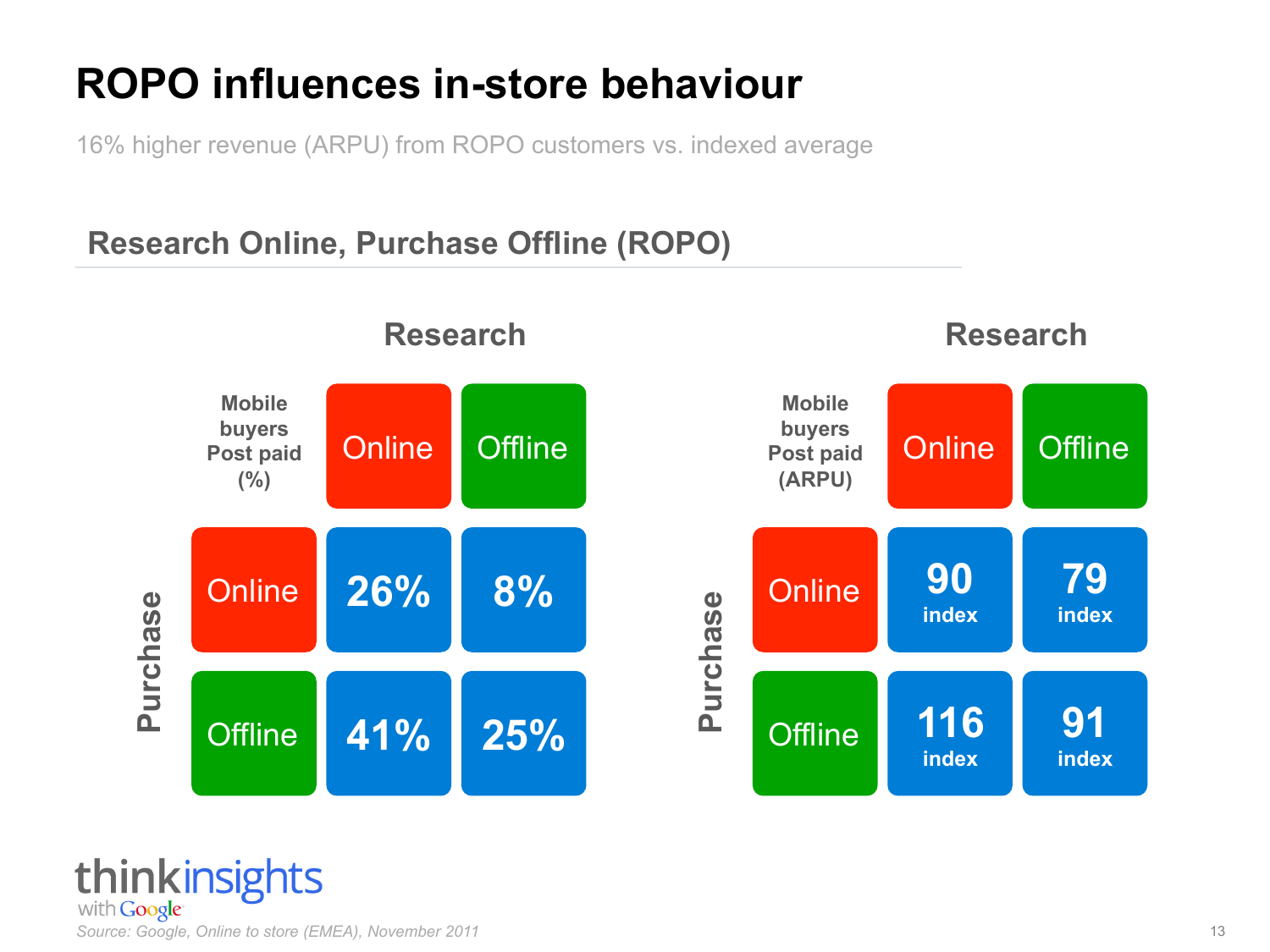6% higher revenue opportunity through re-allocating current budget to Paid Search

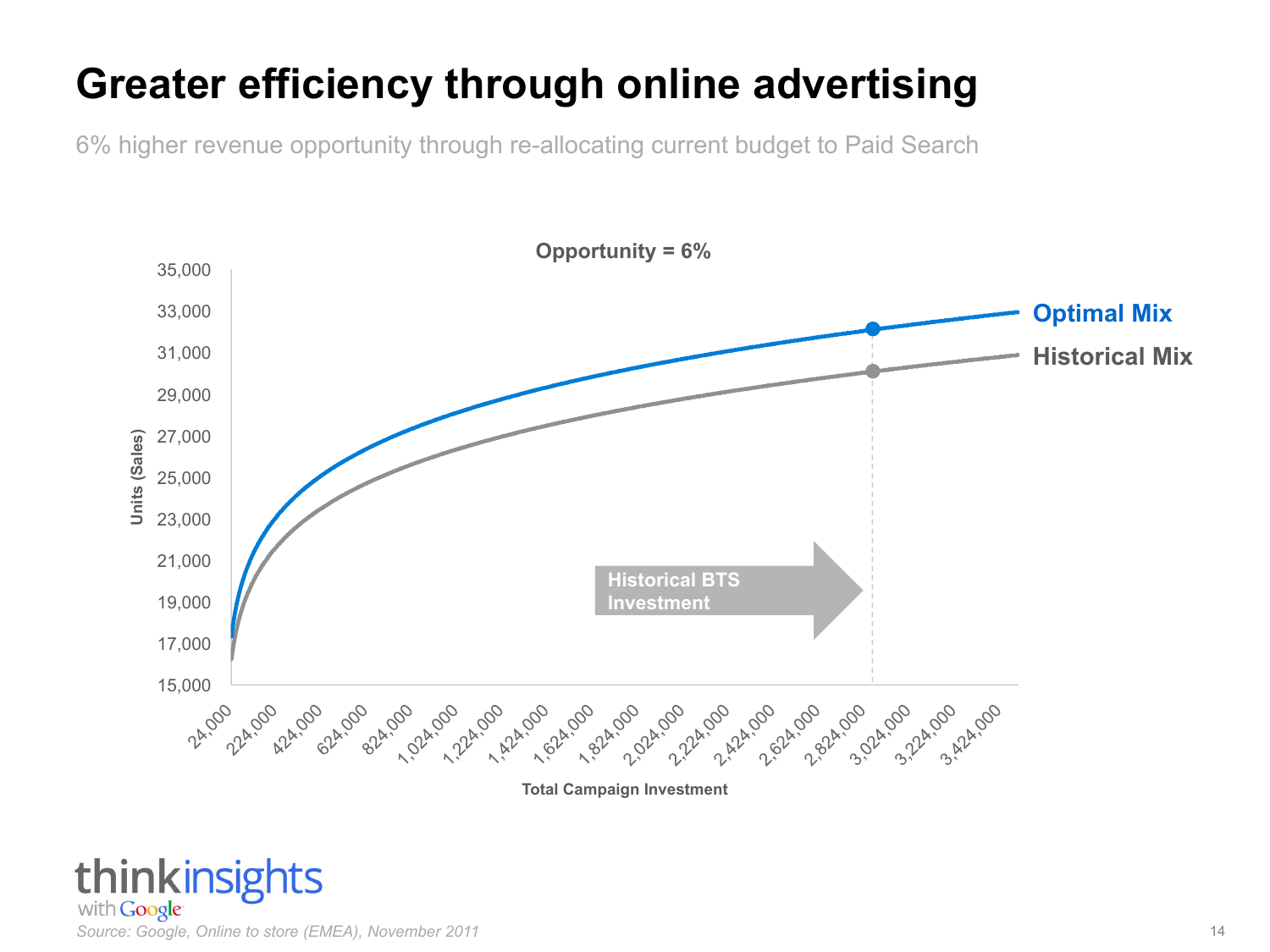30 x return for every €1 spent on Paid Search. 85% of this is delivered offline

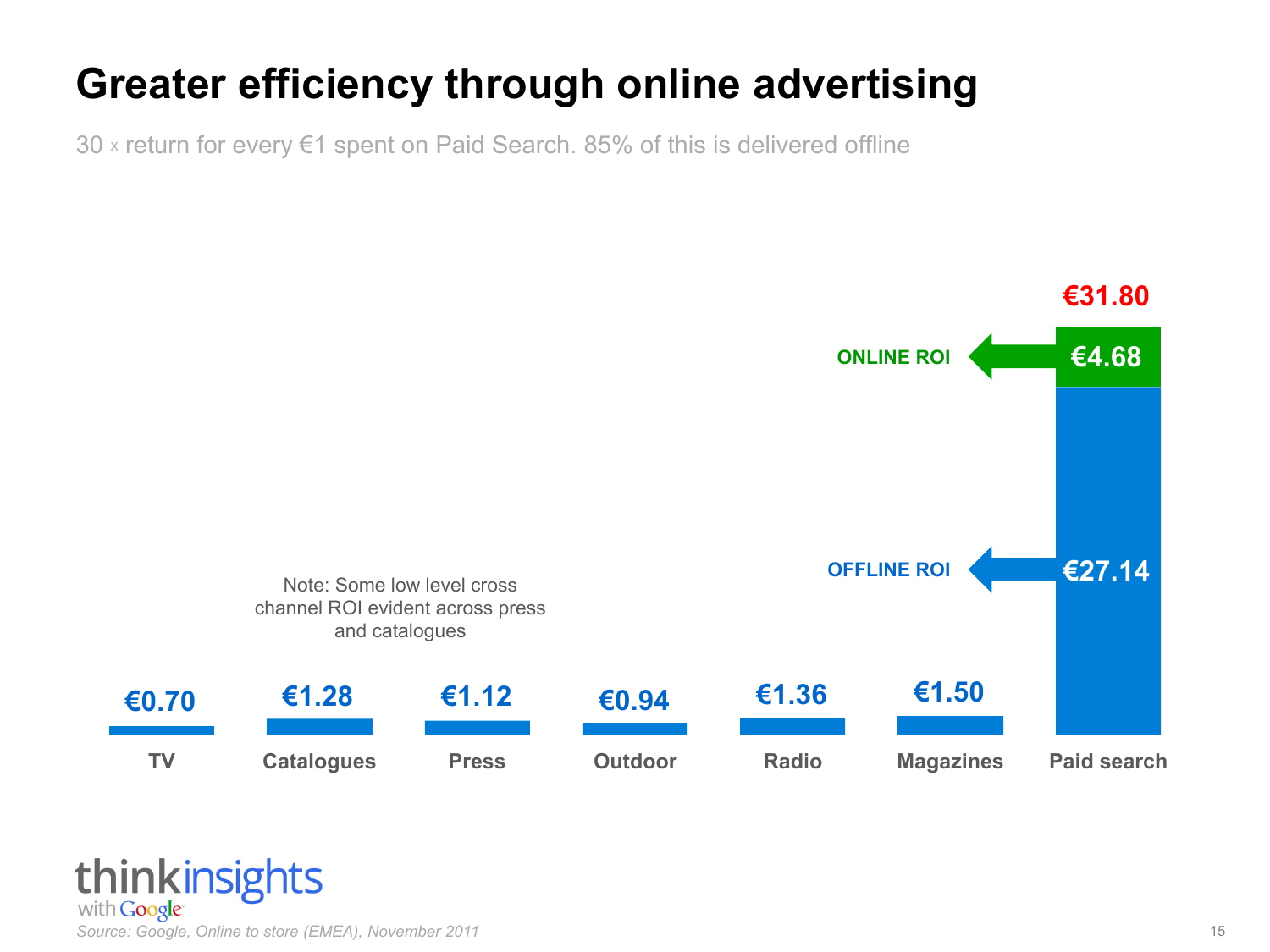100%+ higher return through online advertising compared to the next best offline media



#### **Gross Return on Investment (GROI) in Euros**

thinkinsights with Google Source: Google, Online to store (EMEA), November 2011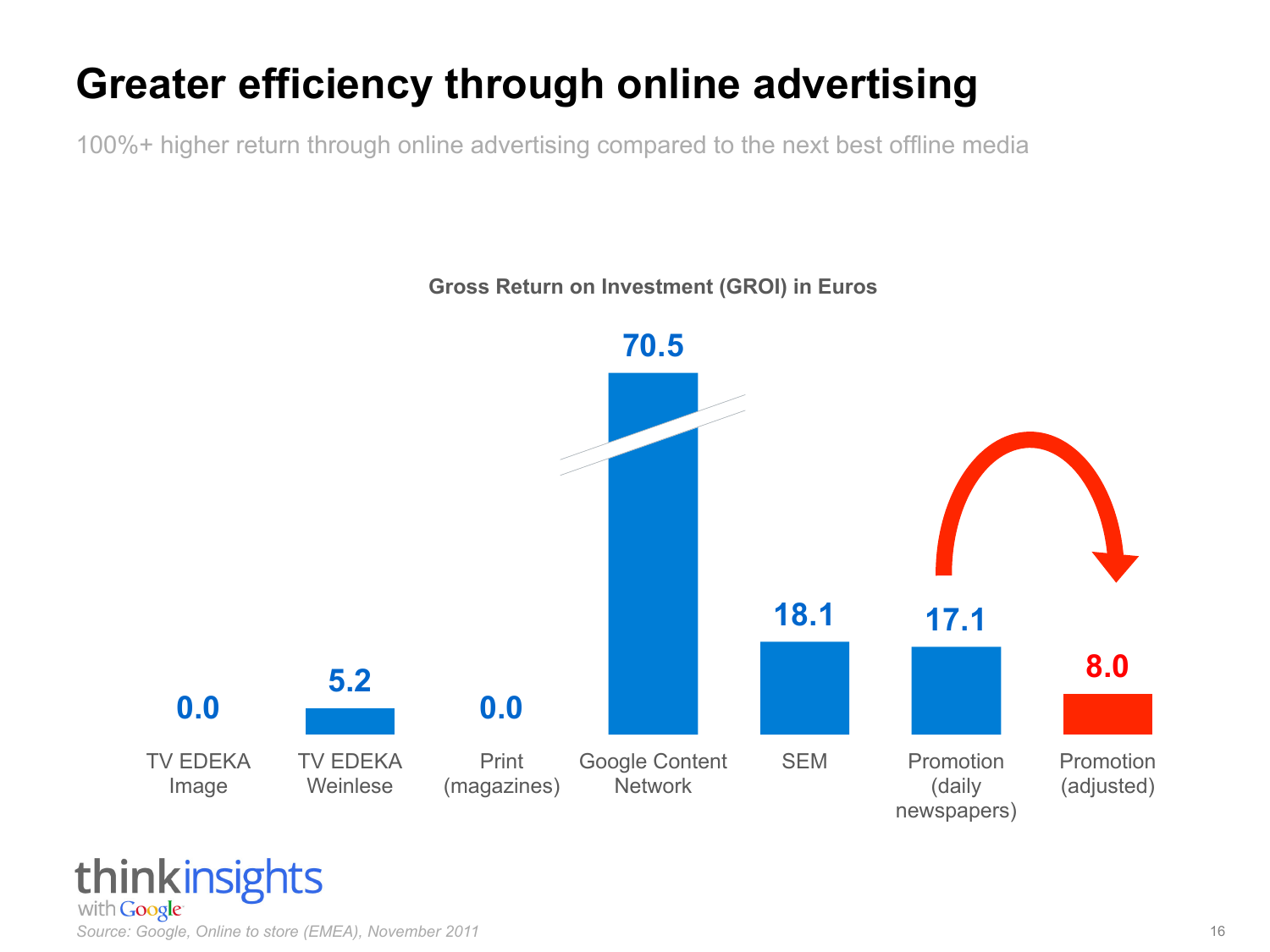+0.23% in-store sales for every 1% more traffic sent to the retailer's website

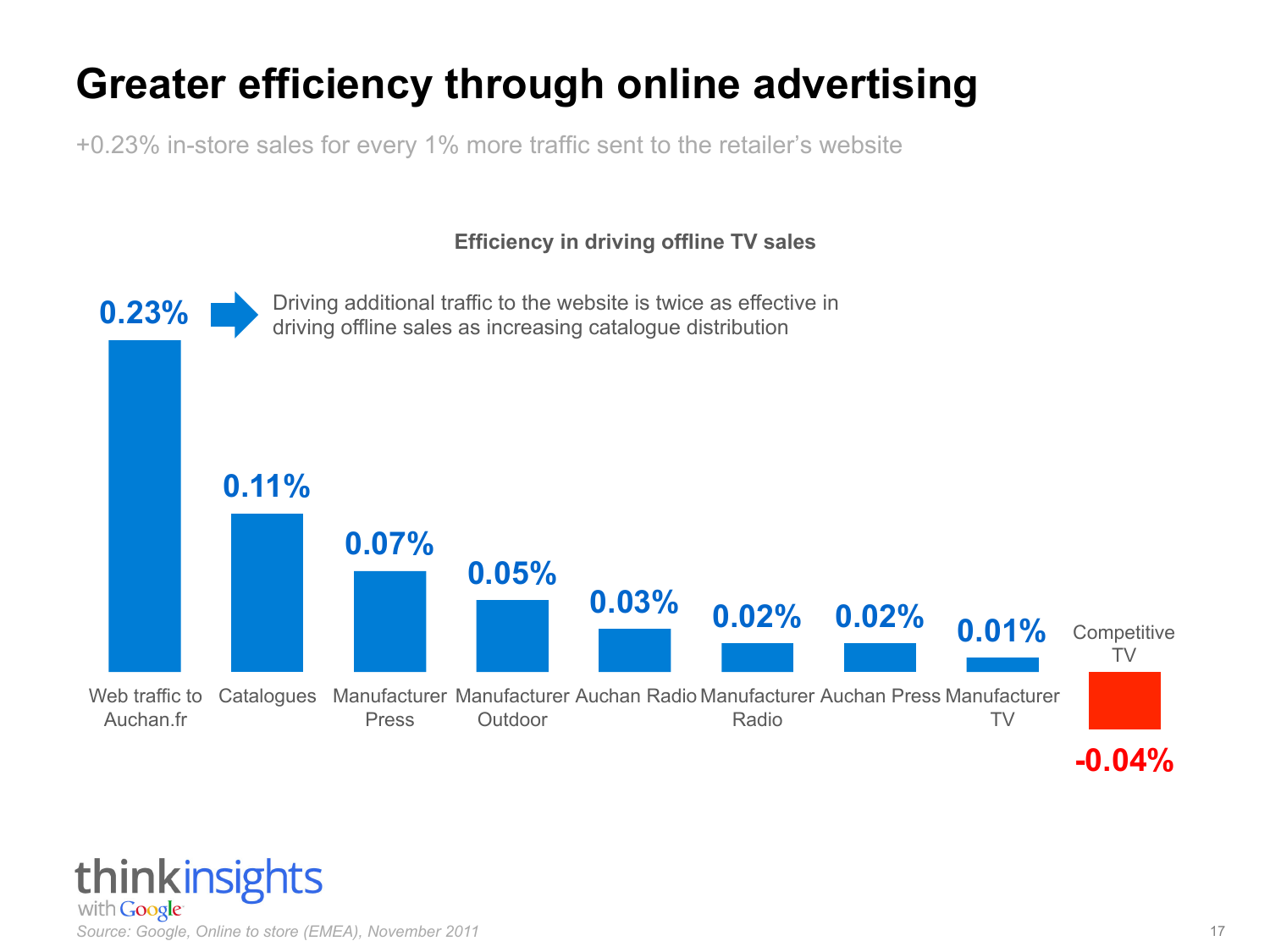-58% lower cost-to-revenue ratio (CRR) where only online advertising is used



#### thinkinsights with **Google** Source: Google, Online to store (EMEA), November 2011